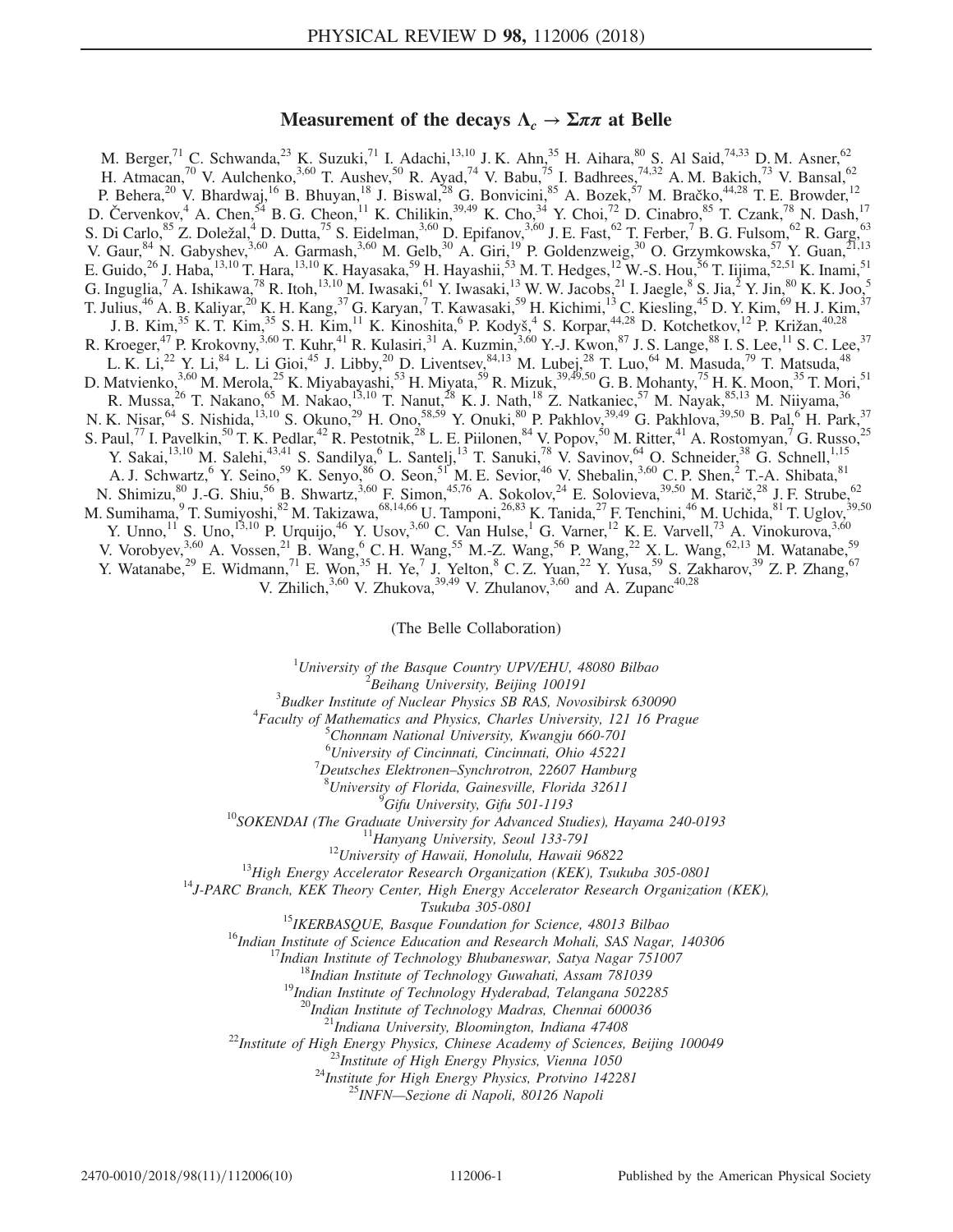$\begin{tabular}{c} $^{26}$MIFN–Sezione di Torino, 10125 Torino \\ $^{26}$Mvarued Science Research Center, Japan Atomic Energy Agency, Naka 319-1195 \\ $^{28}$M. Stefan Institute, 1000 Ljubljana \\ $^{29}$Kangawa University, Yokohama 221-8686 \\ $^{30}$Institut für Experimentelle Kernphysik, Karlsruheer Institut für Technologie, 76131 Karlsruhe \\ $^{31}$Kemesaw state University, Kennesaw, Georgia 30144 \\ $^{31}$Mepartment of Physics, Faculty of Science and Technology, Rivadh 11442 \\ $^{33}$Department of Physics, Faculty of Science and Technology, Rivadh 114$ <sup>46</sup>School of Physics, University of Melbourne, Victoria 3010<br><sup>47</sup>University of Mississippi, University, Mississippi 38677<br><sup>48</sup>University of Miyazaki, Miyazaki 889-2192<br><sup>50</sup>Moscow Physical Engineering Institute, Moscow 11 <sup>52</sup>Kobayashi-Maskawa Institute, Nagoya University, Nagoya 464-8602<br>
<sup>53</sup>Nara Women's University, Nara 630-8506<br>
<sup>54</sup>National Central University, Chung-li 32054<br>
<sup>55</sup>National United University, Miao Li 36003 <sup>56</sup>Department of Physics, National Taiwan University, Taipei 10617 <sup>57</sup>H. Niewodniczanski Institute of Nuclear Physics, Krakow 31-342<br><sup>58</sup>Nippon Dental University, Niigata 951-8580<br><sup>59</sup>Niigata University, Niigata 950-2181 <sup>60</sup>Novosibirsk State University, Novosibirsk 630090<br>
<sup>61</sup>Osaka City University, Osaka 558-8585<br>
<sup>62</sup>Pacific Northwest National Laboratory, Richland, Washington 99352<br>
<sup>63</sup>Panjab University, Chandigarh 160014<br>
<sup>64</sup>Univers <sup>70</sup>University of South Carolina, Columbia, South Carolina 29208<br><sup>71</sup>Stefan Meyer Institute for Subatomic Physics, Vienna 1090 <sup>72</sup>Sungkyunkwan University, Suwon 440-746<br><sup>73</sup>School of Physics, University of Sydney, New South Wales 2006<br><sup>74</sup>Department of Physics, Faculty of Science, University of Tabuk, Tabuk 71451<br><sup>75</sup>Tata Institute of Fundamenta <sup>78</sup>Department of Physics, Tohoku University, Sendai 980-8578<br><sup>79</sup>Earthquake Research Institute, University of Tokyo, Tokyo 113-0032<br><sup>80</sup>Department of Physics, University of Tokyo, Tokyo 113-0033<br><sup>81</sup>Tokyo Institute of Te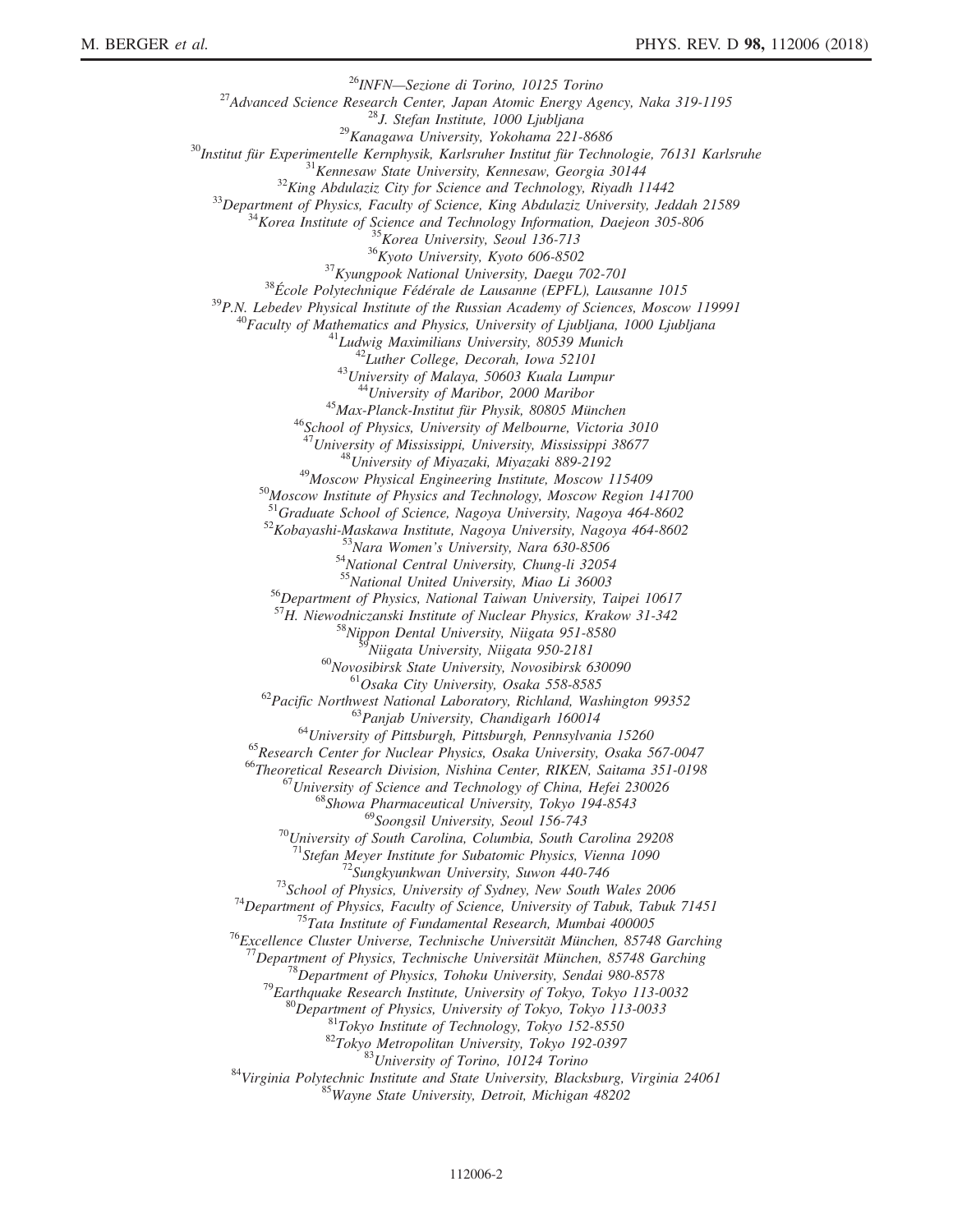<sup>86</sup>Yamagata University, Yamagata 990-8560<br><sup>87</sup>Yonsei University, Seoul 120-749<br><sup>88</sup>Justus-Liebig-Universität Gießen, 35392 Gießen

 $\odot$ (Received 13 February 2018; published 17 December 2018)

We report measurements of the branching fractions of the decays  $\Lambda_c^+ \to \Sigma^+ \pi^- \pi^+$ ,  $\Lambda_c^+ \to \Sigma^0 \pi^+ \pi^0$  and  $\Lambda_c^+ \to \Sigma^+ \pi^0 \pi^0$  relative to the reference channel  $\Lambda_c^+ \to pK^-\pi^+$ . The analysis is based on the full data sample collected at and near the  $\Upsilon(4S)$  resonance by the Belle detector at the KEKB asymmetric-energy  $e^+e^-$  collider, corresponding to an integrated luminosity of 711 fb<sup>-1</sup>. We measure  $\mathcal{B}(\Lambda_c^+ \to \Sigma^+\pi^-\pi^+)/$ <br> $\mathcal{B}(\Lambda_c^+ \to \Sigma^+\pi^-\pi^+)/$  = 0.710 + 0.003 + 0.024 =  $\mathcal{B}(\Lambda_c^+ \to \Sigma^0\pi^+)/\mathcal{B}(\Lambda_c^+ \to \Sigma^0\pi^+)/$  = 0.575 +  $\mathcal{B}(\Lambda_c^+ \to pK^-\pi^+) = 0.719 \pm 0.003 \pm 0.024$ ,  $\mathcal{B}(\Lambda_c^+ \to \Sigma^0\pi^+\pi^0)/\mathcal{B}(\Lambda_c^+ \to pK^-\pi^+) = 0.575 \pm 0.005 \pm 0.0036$  and  $\mathcal{B}(\Lambda_c^+ \to \Sigma^+ \pi^0 \pi^0)/\mathcal{B}(\Lambda_c^+ \to pK^-\pi^+) = 0.247 \pm 0.006 \pm 0.010$ . The listed upcortainties 0.036 and  $B(\Lambda_c^+ \to \Sigma^+ \pi^0 \pi^0)/B(\Lambda_c^+ \to pK^-\pi^+) = 0.247 \pm 0.006 \pm 0.019$ . The listed uncertainties are etatistical and sustaination respectively. statistical and systematic, respectively.

DOI: [10.1103/PhysRevD.98.112006](https://doi.org/10.1103/PhysRevD.98.112006)

### I. INTRODUCTION

Charmed baryon decays provide crucial information for the study of both strong and weak interactions. The  $\Lambda_c$ , which is the lightest charmed baryon and has a udc quark configuration, plays a key role. As most  $\Lambda_b^0$  decays include a  $\Lambda_c^+$  [\[1,2\]](#page-8-0) in their decay products, improved measurements of  $\Lambda_c^+$  hadronic branching fractions help constrain fragmentation functions of bottom, as well as charm, quarks through the measurement of inclusive heavy-flavor baryon production [\[3,4\].](#page-8-1) The recent model-independent measurements of the normalization mode  $\Lambda_c \rightarrow pK\pi$  by Belle [\[5\]](#page-8-2) and BESIII [\[6\]](#page-8-3) improve the accuracy of  $\Lambda_c^+$  branching fractions measured relative to this mode and similarly advance other related measurements [\[7\].](#page-9-0) The decay  $\Lambda_c^+ \rightarrow$  $\Sigma \pi \pi$  is particularly interesting as it has been proposed as a possible avenue to extract the  $\Sigma - \pi$  scattering length [\[8\]](#page-9-1), and this measurement would provide crucial information in the study of the  $\Lambda(1405)$  resonance [\[9\]](#page-9-2).

In this paper, we report measurements of the branching fractions of the decays  $\Lambda_c^+ \to \Sigma^+ \pi^- \pi^+$ ,  $\Lambda_c^+ \to \Sigma^0 \pi^+ \pi^0$ and  $\Lambda_c^+ \to \Sigma^+ \pi^0 \pi^0$  relative to the reference channel  $\Lambda_c^+ \to pK^-\pi^+$  [\[10\].](#page-9-3)

This analysis is based on the full Belle data sample taken at the  $\Upsilon(4S)$  resonance. In principle, it would be desirable to also measure  $\Lambda_c^+ \to \Sigma^- \pi^+ \pi^+$ . However  $\Sigma^-$  decays almost completely into  $n\pi^-$ , a mode that cannot be reconstructed at Belle. Belle's inability to measure neutrons also limits us to the decay modes  $\Sigma^+ \to p\pi^0$  and  $\Lambda \to p\pi^$ when reconstructing hyperons. While the  $\Lambda_c^+ \to \Sigma^+ \pi^- \pi^+$ and  $\Lambda_c^+ \to \Sigma^0 \pi^+ \pi^0$  modes have been studied previously by BESIII [\[6\]](#page-8-3) and by CLEO [\[11\]](#page-9-4), respectively, we present here the first measurement of the  $\Lambda_c^+ \to \Sigma^+ \pi^0 \pi^0$  channel.

### II. EXPERIMENTAL PROCEDURE

### A. Data sample

This analysis is based on the  $711$  fb<sup>-1</sup> data sample collected with the Belle detector at the KEKB asymmetricenergy  $e^+e^-$  collider [\[12\]](#page-9-5) operating at an energy at or near the  $\Upsilon(4S)$  resonance. Belle is a large-solid-angle magnetic spectrometer that consists of a silicon vertex detector (SVD), a 50-layer central drift chamber (CDC), an array of aerogel threshold Cherenkov counters (ACC), a barrellike arrangement of time-of-flight scintillation counters (TOF), and an electromagnetic calorimeter comprised of CsI(Tl) crystals (ECL) located inside a superconducting solenoid coil that provides a 1.5 T magnetic field. An iron flux return located outside of the coil is instrumented to detect  $K_L^0$  mesons and to identify muons (KLM). Two inner detector configurations were used. A 2.0 cm radius beampipe and a 3-layer silicon vertex detector were used for the first sample of 140 fb<sup>-1</sup>, while a 1.5 cm radius beampipe, a 4-layer silicon detector and a small-cell inner drift chamber were used to record the remaining  $571$  fb<sup>-1</sup> [\[13\].](#page-9-6) The detector is described in detail elsewhere [\[14\]](#page-9-7).

In addition, we use Monte Carlo (MC) simulated events, which are created with the JETSET [\[15\]](#page-9-8) and EVTGEN [\[16\]](#page-9-9) generators. A full detector simulation based on GEANT3 [\[17\]](#page-9-10) is applied to MC events to model the response of the detector and its acceptance. Final-state radiation is taken into account using the PHOTOS [\[18\]](#page-9-11) package. MC-simulated data samples are equivalent to at least six times the data luminosity.

#### B. Event selection

Charged particles are reconstructed in the tracking system consisting of the SVD and CDC detectors. Particle identification is based on the specific ionization in the CDC,

Published by the American Physical Society under the terms of the [Creative Commons Attribution 4.0 International](https://creativecommons.org/licenses/by/4.0/) license. Further distribution of this work must maintain attribution to the author(s) and the published article's title, journal citation, and DOI. Funded by SCOAP<sup>3</sup>.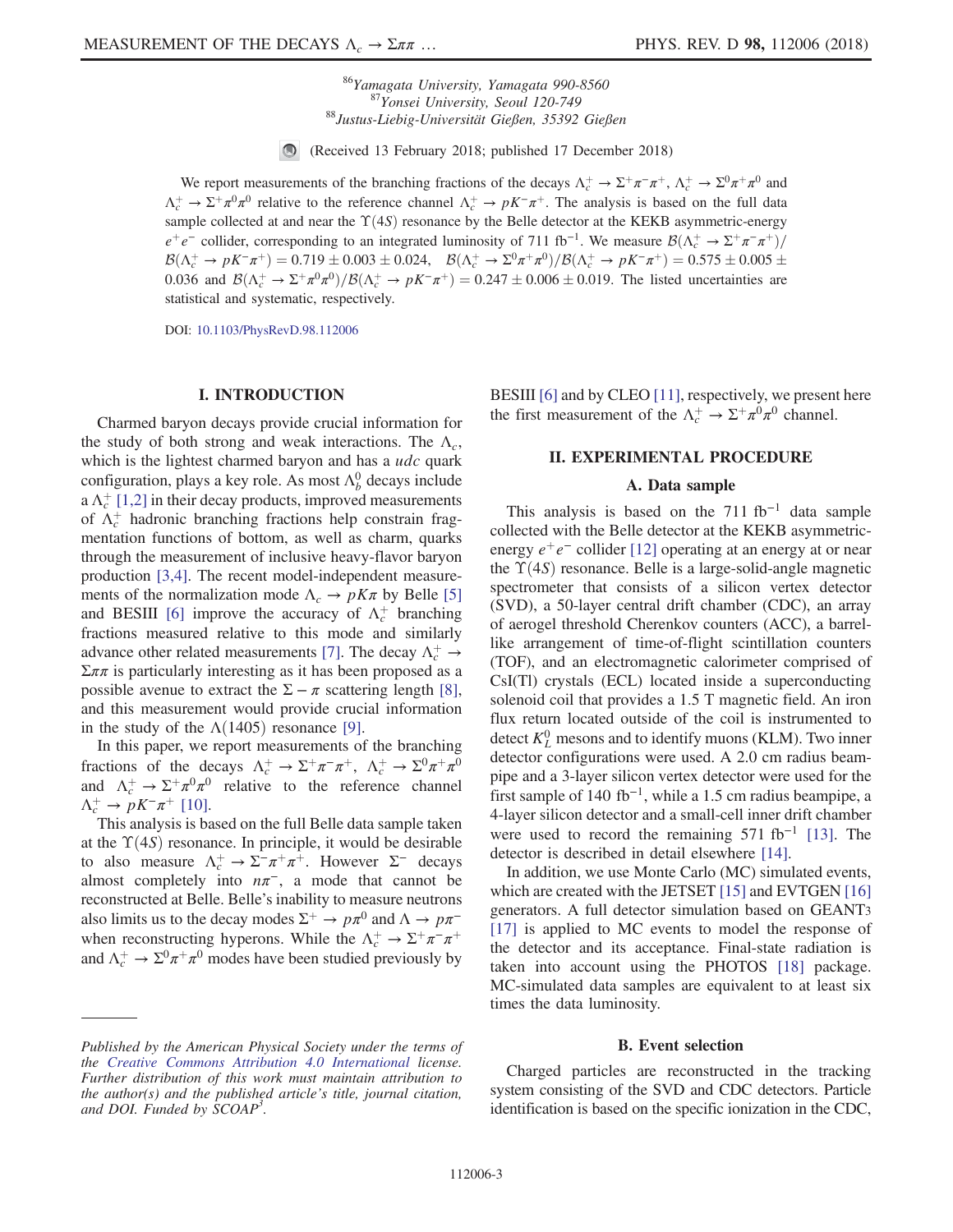the Cherenkov light yield in the ACC, and the time-of-flight information in the TOF. For each track, the normalized likelihood ratio for distinct hypotheses  $i \in \{p, \pi, K\}$  and  $j \neq i$  is defined as  $\mathcal{L}(i:j) = \mathcal{L}(i)/(\mathcal{L}(i) + \mathcal{L}(j))$ . For a track to be identified as a proton (pion), the corresponding likelihood ratios must exceed 0.6. For  $pK^-\pi^+$  alone, the more stringent requirement of  $\mathcal{L}(p:K) > 0.9$  and  $\mathcal{L}(p:\pi) > 0.9$ for proton candidates is adopted. These selection criteria are about 90% efficient for detected kaons, 98% for pions and 80% (90%) for protons coming directly from  $\Lambda_c$  (from hyperons). For all charged particles except the protons and pions from the  $\Sigma^+$  and  $\Lambda$  decays, we require the distance of closest approach  $|dz|$  (dr) to the interaction point (IP) along the beam axis (in the transverse plane) to be smaller than 4 cm (2 cm).

Photons are reconstructed from clusters in the ECL are not matched to a CDC track trajectory. We require a minimum cluster energy of 40 MeV. A neutral  $\pi^0$  candidate is formed by combining two photons selected in a  $M(\gamma\gamma)$ window of [120, 150] MeV/ $c^2$  (about  $\pm 3\sigma$  around the nominal  $\pi^0$  mass). The reconstructed  $\pi^0$  momentum must nominal  $\pi^0$  mass). The reconstructed  $\pi^0$  momentum must exceed 100 MeV/ $c$  in the laboratory frame.

A Λ candidate is reconstructed by combining a proton and a pion with an invariant-mass  $M(p\pi)$  between 1.1130 and 1.1180 GeV/ $c^2$  (about  $\pm 3\sigma$  around the nominal  $\Lambda$  mass) In Belle analyses additional criteria may be annualed mass). In Belle analyses, additional criteria may be applied, based on the distance along the beam axis of the two daughter tracks at their closest approach  $(z<sub>dist</sub>)$ , the minimum dr of each track, the angular difference in the transverse plane between the Λ flight direction and the vector between the IP and the decay vertex  $(d\phi)$ , and the flight length in the transverse plane of the  $\Lambda$  candidate  $(|\ell_f|)$ . Two levels of Λ candidate purity are commonly used in Belle, based on the selection criteria for these four parameters [\[19](#page-9-12)–21]. Level 1 (2) is determined by optimizing these Λ-selection criteria on MC samples after (without) selections on the charged particle likelihood ratios. The threshold values for each parameter are given in Table [I](#page-3-0) for the two levels. However, at this point we make no selection based on the purity level.

A  $\Sigma$ <sup>0</sup> candidate is formed by combining a Λ candidate with a photon, with  $M(\Lambda \gamma)$  required to lie between 1.18 and 1.206 GeV/ $c^2$  (about  $\pm 3\sigma$ ). Similarly, a  $\Sigma^+$  candidate<br>is formed from the combination of a proton with a  $\pi^0$  with is formed from the combination of a proton with a  $\pi^0$ , with  $M(p\pi^0)$  lying between 1.159 and 1.219 GeV/ $c^2$  (about

<span id="page-3-0"></span>TABLE I. Selection criteria for  $\Lambda$  at purity level 1 (level 2) as commonly used in the Belle collaboration.

| $0.5 - 1.5$                                       | > 1.5                                            |
|---------------------------------------------------|--------------------------------------------------|
| 9.8(2.1)<br>0.10(0.33)<br>0.18(0.10)              | 2.4(1.9)<br>0.27(0.59)<br>1.20(0.60)<br>1.1(1.7) |
| 12.9(7.7)<br>0.08(0.18)<br>0.09(0.07)<br>2.2(3.5) | 1.6(2.4)                                         |

hyperon lifetime: we require the proton's  $dr$  to exceed  $\pm 2.5\sigma$ ). The  $\Sigma^+ \rightarrow p\pi^0$  reconstruction relies on the long 0.3 mm. Then, the  $\Sigma^+$  trajectory is approximated by a straight line from the IP in the direction of the reconstructed  $\Sigma^+$  three-momentum and intersected with the proton path. This point is taken as an estimate of the  $\Sigma^+$  decay vertex and used to refit the  $\pi^0$  candidate, assuming that the γγ pair originates from this vertex rather than from the IP. Only  $\Sigma^+$ candidates with a positive flight length from the IP to the decay vertex are retained.

Finally, the  $\Sigma$  baryon candidate is combined with two pions. To reduce combinatorial background, the scaled momentum  $x = p/p_{\text{max}}$  is required to be larger than 0.5. Here, *p* is the magnitude of the  $\Lambda_c^+$  three-momentum and  $p_{\text{max}}$  is its maximum value assuming only a pair of  $\Lambda_c^+$ baryons is produced in the event. As a consequence of this requirement, all  $\Lambda_c^+$  candidates from B decays are completely eliminated and only candidates originating directly from the  $e^+e^- \rightarrow c\bar{c}$  continuum are retained. Charged daughter particles are fitted to a common decay vertex; the  $\chi^2$  of this fit is required to be compatible with the daughters being produced by a common parent.

### C. Boosted decision tree selector

To further increase the purity of the reconstructed signal, we combine several discriminant variables into a single boosted decision tree (BDT) output, based on the AdaBoost [\[22\]](#page-9-13) algorithm.

The input variables to the BDT are: the scaled momenta of the  $\Lambda_c^+$  candidate and the hyperon, all final-state charged-particle and  $\pi^0$  candidate momenta in the centerof-mass (c.m.) frame, the cluster energy and direction of detected photons in the ECL, the cosine of the angle between the two photons from all  $\pi^0$  particles in the laboratory frame, the  $\chi^2$  of the vertex fit (described above) in modes with several charged daughters, the distances of closest approach to the interaction point  $(dr, |dz|)$  of all charged trajectories, the Λ-candidate purity level (described earlier), and a purity flag for each  $\pi^0$  candidate. This binary flag is assigned by (1) forming  $\pi^0$  candidates from all possible two-photon combinations, starting from the most energetic photons, then (2) processing this ordered list to assign a value of one for the first combination with an invariant-mass in the range of  $\pm 15$  MeV/ $c^2$  of the nominal  $\pi^0$  mass and zero for all other combinations using the same  $\pi^0$  mass and zero for all other combinations using the same photons. This requirement ensures that only the most likely γγ combinations are used and avoids double counting.

The classifier is trained on MC event samples corresponding to the same integrated luminosity as the real data sample except in the case of the  $\Sigma^+\pi^0\pi^0$  decay mode, where six times the real data luminosity is used. If there are multiple candidates in one event, the one with the highestranking BDT classifier is selected. The selection threshold applied to the BDT output is optimized by maximizing a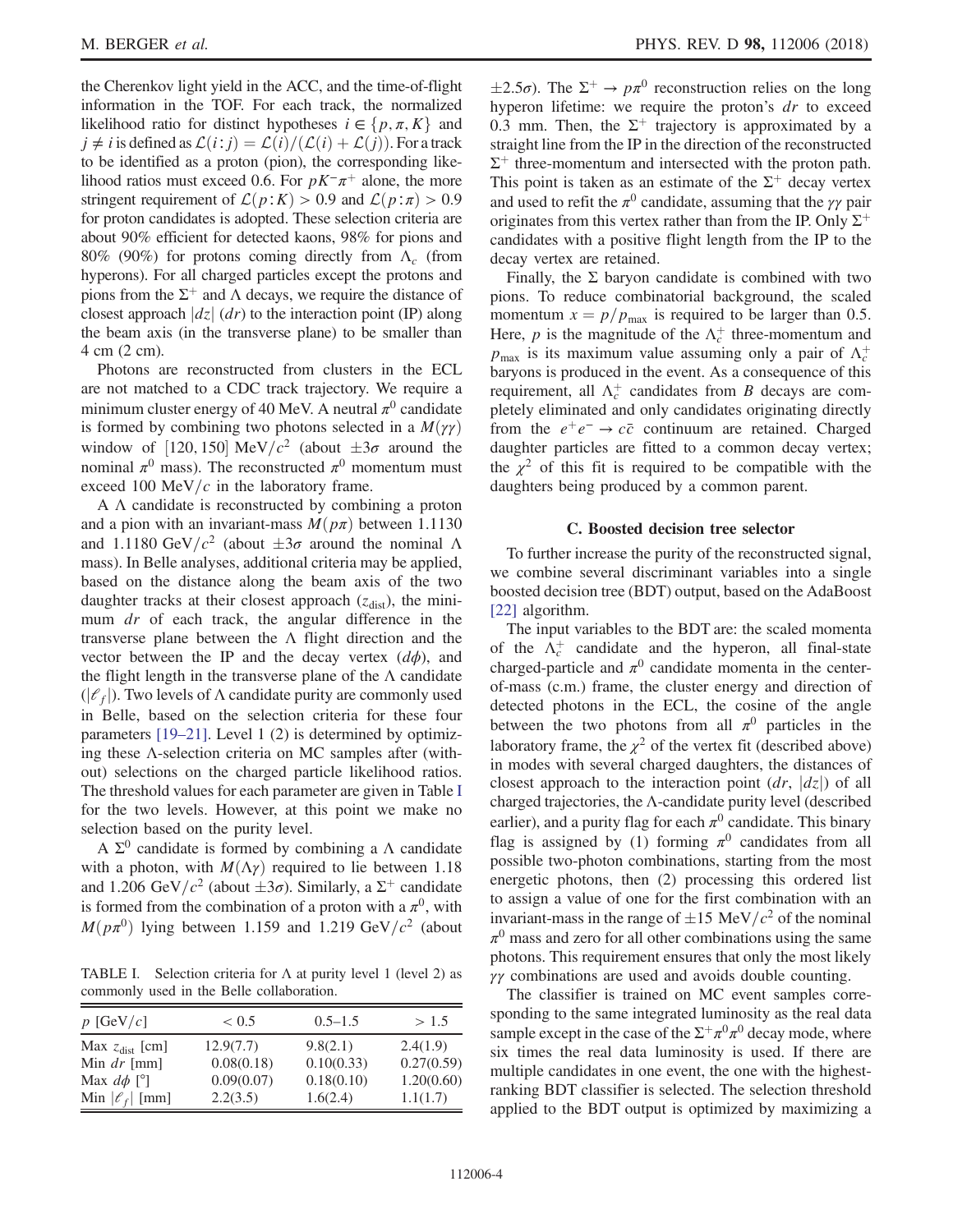figure of merit defined as  $S/\sqrt{S+B}$ , where S represents<br>the number of signal events and B the number of backthe number of signal events and  $B$  the number of background events that pass the selection criteria, as estimated from MC samples introduced earlier. For the  $\Sigma^+\pi^0\pi^0$ channel, where no previous measurement is available, a branching fraction of 1.8% is assumed from isospin considerations.

### D. Signal yield extraction

The signal yields in the  $\Lambda_c^+ \to pK^-\pi^+$ ,  $\Sigma^0\pi^+\pi^0$ ,  $\Sigma^+\pi^-\pi^+$ , and  $\Sigma^+\pi^0\pi^0$  modes are extracted using an unbinned extended maximum likelihood fit (EML) [\[23\]](#page-9-14) to the  $\Lambda_c$ -candidate invariant-mass distribution. The probability density functions (PDFs) of the signal and background models are typically defined between 2.2 and 2.4 GeV/ $c^2$ ; for the  $\Sigma^+\pi^0\pi^0$  mode, the lower bound is set to 2.14 GeV/ $c^2$  to accommodate the longer signal tail at low invariant-masses. The signal in each channel is modeled by a combination of Gaussian, Breit-Wigner, and Crystal Ball [\[24\]](#page-9-15) functions, sharing the same mean. Details are given in Table [II.](#page-4-0) The model is chosen empirically on MC samples and the width and peak position are in good agreement with data for all  $\Sigma \pi \pi$  decay channels. For  $pK^-\pi^+$ , we find the signal shape to be 12% broader in data. In the  $\Sigma^0 \pi^+ \pi^0$  decay mode,  $\Lambda_c \to \Lambda \pi^+ \pi^0$  combined with one random photon causes a peak in the invariantmass distribution that overlaps partially with the signal region. This background is included in the fit model. In all modes with a  $\pi^0$  in the final state,  $\pi^0$  candidates containing an incorrect photon produce a broad peak centered at the nominal  $\Lambda_c^+$  mass. These self-cross-feed events, which amount to between 5% and 23% of true signal depending on the mode, are included in the signal component's PDF. For the combinatorial background, polynomials are used: cubic for  $pK\pi$  and  $\Sigma^0\pi^+\pi^0$ , quadratic for other  $\Sigma\pi\pi$ combinations. The reconstruction efficiency depends on the presence of intermediate resonances. To extract the

<span id="page-4-0"></span>TABLE II. Summary of the probability density functions (PDFs) used to model the signal component in the different  $\Lambda_c^+$  modes. The alternative PDFs are used to estimate model uncertainties. A Gaussian function is abbreviated as "G," a Breit-Wigner function as "BW," and a Crystal Ball function as "CB." The operator "+" denotes a linear sum of PDFs and "⊗" stands for a convolution. All PDFs in the same decay channel share the same mean. The proportions of each function are determined from MC and fixed.

| $\Lambda_c^+$ mode                                             | PDF                | Alternative PDF |
|----------------------------------------------------------------|--------------------|-----------------|
| $\Sigma^+\pi^+\pi^-$                                           | $G \otimes BW + G$ | $G+G+BW$        |
| $\Sigma^0 \pi^+ \pi^0$                                         | $CB + BW$          | $CB + G$        |
| $pK^{-}\pi^{+}$                                                | $G+G+BW$           | $G+G+G$         |
| $\sum_{\alpha}^{\mathbf{r}} \mathcal{L}^{\alpha} \pi^{\alpha}$ | $CB + G$           | $CB + BW$       |
| $\Lambda^0 \pi^+ \pi^0 + \gamma$                               | Bifurcated $G + G$ | $CB + G$        |

<span id="page-4-1"></span>

FIG. 1. Dalitz distribution binning and reconstruction efficiency in bins of  $M(pK^-)^2$  vs  $M(K^-\pi^+)^2$  for the  $\Lambda_c^+ \to pK^-\pi^+$  channel. The curved line is the kinematic boundary of  $pK^-\pi^+$  channel. The curved line is the kinematic boundary of the Dalitz plot. The fits for yield extraction in bins (a), (b) and (c) are shown in Fig. [5](#page-5-2).

signal yields in a model-independent way, the Dalitz distribution of each decay is binned and independent fits are performed in each bin. The binning and the Dalitz-bin efficiencies for  $\Lambda_c^+ \to pK^-\pi^+$ ,  $\Sigma^0\pi^+\pi^0$ ,  $\Sigma^+\pi^+\pi^-$ , and  $\Sigma^+\pi^0\pi^0$  are shown in Figs. [1](#page-4-1), [2](#page-4-2), [3](#page-5-0) and [4,](#page-5-1) respectively. The PDF parameters in each bin are determined from simulation. In the fit to  $\Sigma \pi \pi$  real data, only the normalizations of the signal and combinatorial background are floated, except in the  $\Lambda_c^+ \to \Sigma^0 \pi^+ \pi^0$  channel, where the distinct contribution of the  $\Lambda \pi^+ \pi^0 + \gamma$  background is also determined bin by bin. For  $\Lambda_c^+ \to pK^-\pi^+$ , both the background polynomial and the width of the signal component are allowed to float. For  $\Sigma \pi \pi$ , the width is measured on the full sample and fixed for yield extraction.

<span id="page-4-2"></span>

FIG. 2. Dalitz distribution binning and reconstruction efficiency in bins of  $M(\Sigma^0 \pi^+)^2$  vs  $M(\pi^0 \pi^+)^2$  for the  $\Lambda_c^+ \to \Sigma^0 \pi^+ \pi^0$  channel The curved line is the kinematic boundary of  $\Sigma^0 \pi^+ \pi^0$  channel. The curved line is the kinematic boundary of the Dalitz plot. The fits in representative bins (a), (b) and (c) are shown in Fig. [6.](#page-6-0)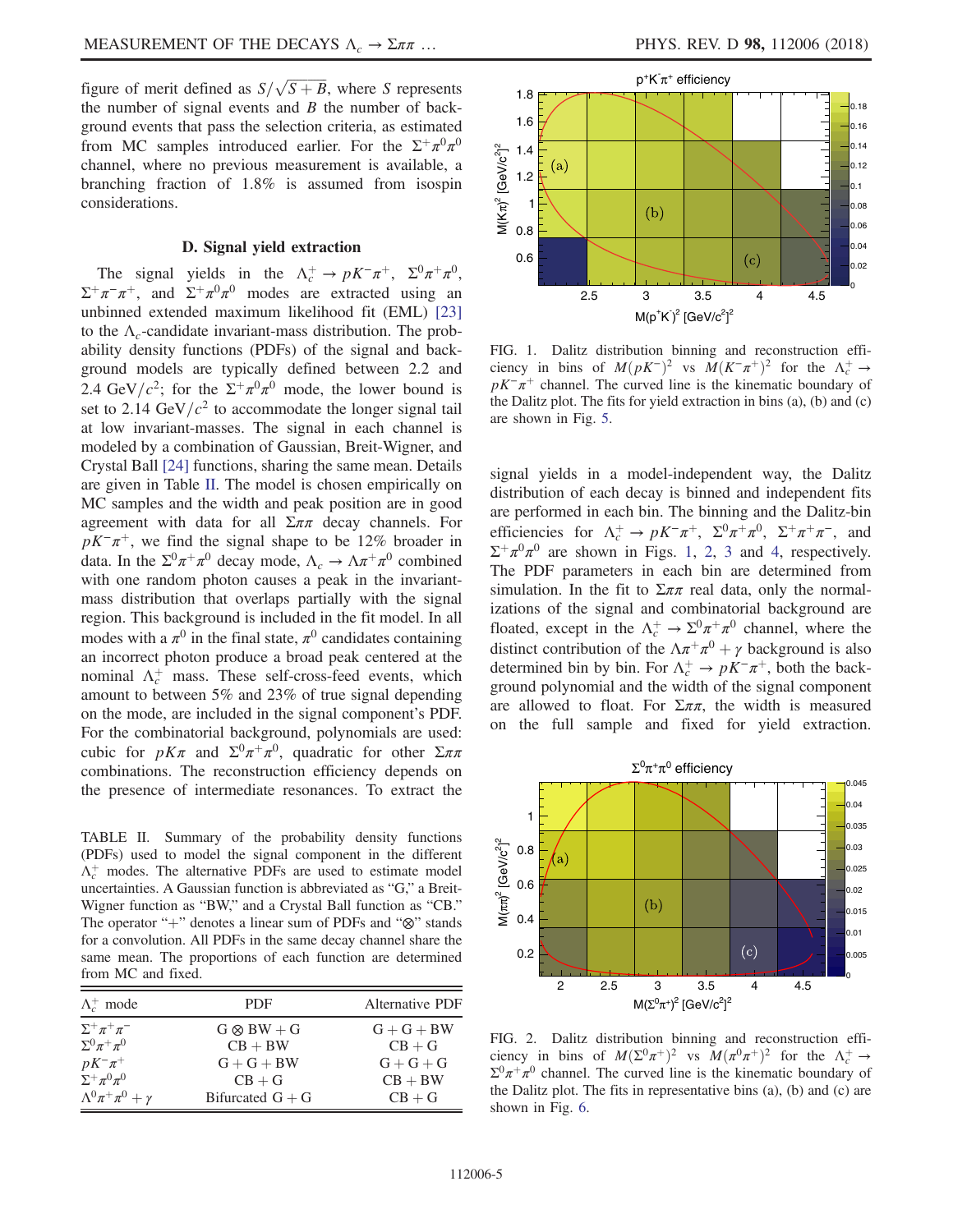<span id="page-5-0"></span>

FIG. 3. Dalitz distribution binning and reconstruction efficiency in bins of  $M(\Sigma^+\pi^-)^2$  vs  $M(\pi^-\pi^+)^2$  for the  $\Lambda_c^+\to \Sigma^+\pi^-\pi^+$  channel. The curved line is the kinematic boundary  $\Sigma^+\pi^-\pi^+$  channel. The curved line is the kinematic boundary of the Dalitz plot. The fit results in representative bins (a), (b) and (c) are shown in Fig. [7](#page-6-1).

Figures [5](#page-5-2), [6](#page-6-0), [7](#page-6-1) and [8](#page-7-0) show sample Dalitz-bin plots to illustrate the extraction of the signal yields.

At the next step, the extracted yields in each bin are efficiency-corrected and summed over the Dalitz plot to give the total yield

$$
y = \sum_{i} \frac{y_i}{\epsilon_i}.\tag{1}
$$

Here, the index  $i$  runs over the Dalitz plot bins shown in Figs. [1](#page-4-1), [2,](#page-4-2) [3](#page-5-0) and [4,](#page-5-1) and  $y_i$  and  $\epsilon_i$  are the extracted signal yield and the reconstruction efficiency, respectively, for bin *i*. The result for the total efficiency-corrected signal yield y is given for each mode in Table [III.](#page-7-1)

<span id="page-5-1"></span>

FIG. 4. Dalitz distribution binning and reconstruction efficiency in bins of  $M(\Sigma^+\pi^0)^2$  vs  $M(\pi^0\pi^0)^2$  for the  $\Lambda_c^+ \to \Sigma^+\pi^0\pi^0$  channel. The curved line is the kinematic boundary of  $\Sigma^+\pi^0\pi^0$  channel. The curved line is the kinematic boundary of the Dalitz plot. The fit results in representative bins (a), (b) and (c) are shown in Fig. [8](#page-7-0).

<span id="page-5-2"></span>

FIG. 5. Fits (solid curves) in three representative Dalitz bins of the  $\Lambda_c^+ \to pK^-\pi^+$  channel. From top to bottom, the panels correspond to bins (a), (b) and (c) in Fig. [1.](#page-4-1) The signal is shown as the dotted curve and the combinatorial background as the dashed curve. The pull distribution of the fit is shown at the bottom of each panel.

### III. RESULTS AND SYSTEMATIC UNCERTAINTY

The branching fractions of the decays  $\Lambda_c^+ \to \Sigma^+ \pi^- \pi^+$ ,  $\Lambda_c^+ \to \Sigma^0 \pi^+ \pi^0$ , and  $\Lambda_c^+ \to \Sigma^+ \pi^0 \pi^0$  relative to that of the decay  $\Lambda_c^+ \to pK^-\pi^+$  are calculated from the total efficiency-corrected signal yields given in Table [III](#page-7-1):

$$
\frac{\mathcal{B}(\Lambda_c \to \Sigma \pi \pi)}{\mathcal{B}(\Lambda_c^+ \to pK^- \pi^+)} = \frac{y_{\Sigma \pi \pi}}{y_{pK\pi} \mathcal{B}_{\text{PDG}}}.
$$
 (2)

Here,  $\mathcal{B}_{\text{PDG}}$  denotes the subdecay branching fractions of  $\Sigma^+$ and  $\Lambda$  [\[25\].](#page-9-16) All results are summarized in Table [IV.](#page-7-2)

The following uncertainties are taken into account and listed in Table [V.](#page-7-3) Unless stated otherwise, we assume no correlation in the individual systematic error components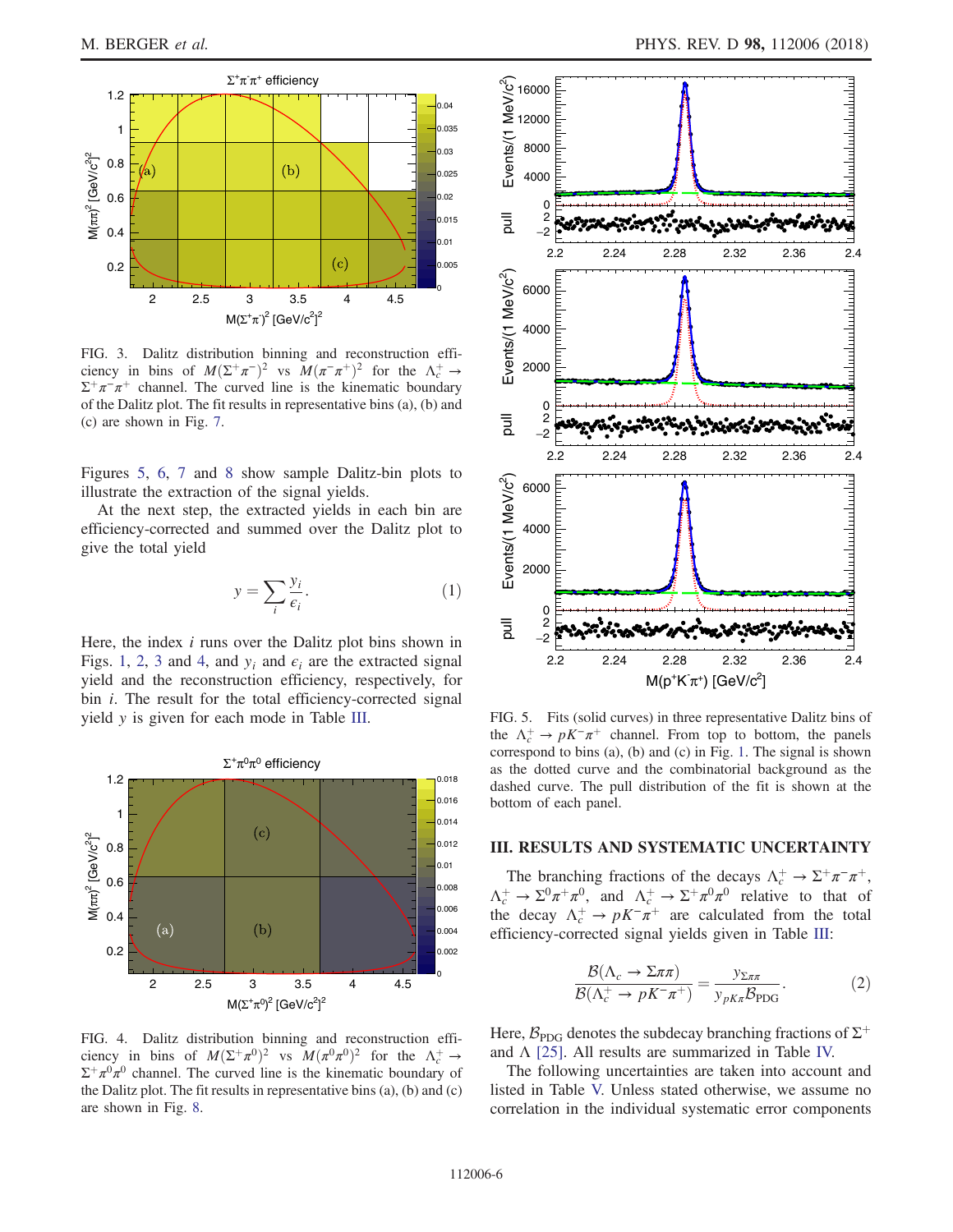<span id="page-6-0"></span>

<span id="page-6-1"></span>

FIG. 6. Fits (solid curves) in three representative Dalitz bins of the  $\Lambda_c^+ \to \Sigma^0 \pi^+ \pi^0$  channel. From top to bottom, the panels correspond to bins (a), (b) and (c) in Fig. [2.](#page-4-2) The dotted curve is the signal component, the dashed curve the combinatorial background, and the dash–dotted curve the  $\Lambda \pi^+ \pi^0 + \gamma$  background. The pull distribution of the fit is shown at the bottom of each panel.

and so add them in quadrature. The systematic uncertainty related to the pion and kaon identification efficiency is estimated from kinematically identified  $D^{*+} \rightarrow D^0 \pi^+$ ,  $D^0 \rightarrow K^-\pi^+$  real-data events. These events are used both to derive a correction to the MC simulation and to determine the systematic uncertainties of pion and kaon identification. All channels except  $\Sigma^+\pi^0\pi^0$  include a charged pion, directly produced in the  $\Lambda_c^+$  decay. The uncertainty caused by the PID selection of this particle cancels in the ratio. The uncertainty introduced by proton identification is determined from the ratio of yields of the decay  $\Lambda \to p\pi$  with and without the proton identification requirement. The difference in the ratio between MC

FIG. 7. Fits (solid curves) in three representative Dalitz bins of the  $\Lambda_c^+ \to \Sigma^+ \pi^- \pi^+$  channel. From top to bottom, the panels correspond to bins (a), (b) and (c) in Fig. [3.](#page-5-0) The signal component is shown as the dotted curve, the combinatorial background as the dashed curve. The pull distribution of the fit is shown at the bottom of each panel.

and data is used to correct the efficiency; the statistical uncertainty is treated as a systematic error. The systematic uncertainty due to  $\Lambda$  reconstruction is estimated by considering the data–MC difference of tracks displaced from the IP, the  $\Lambda$  proper time, and  $\Lambda$  mass distributions. The weighted average over the momentum range is taken as the total uncertainty. A study of  $\tau^- \to \pi^- \pi^0 \nu_\tau$  decays described in [\[26\]](#page-9-17) is used to correct for MC–data discrepancies in the  $\pi^0$  reconstruction efficiency. We check model uncertainties by varying the PDF parameters fixed from MC within their statistical uncertainties and repeat the fits one thousand times for each bin. The change in the central value plus the width of the distribution, in terms of standard deviation, of fit results is taken as a systematic error in a given bin and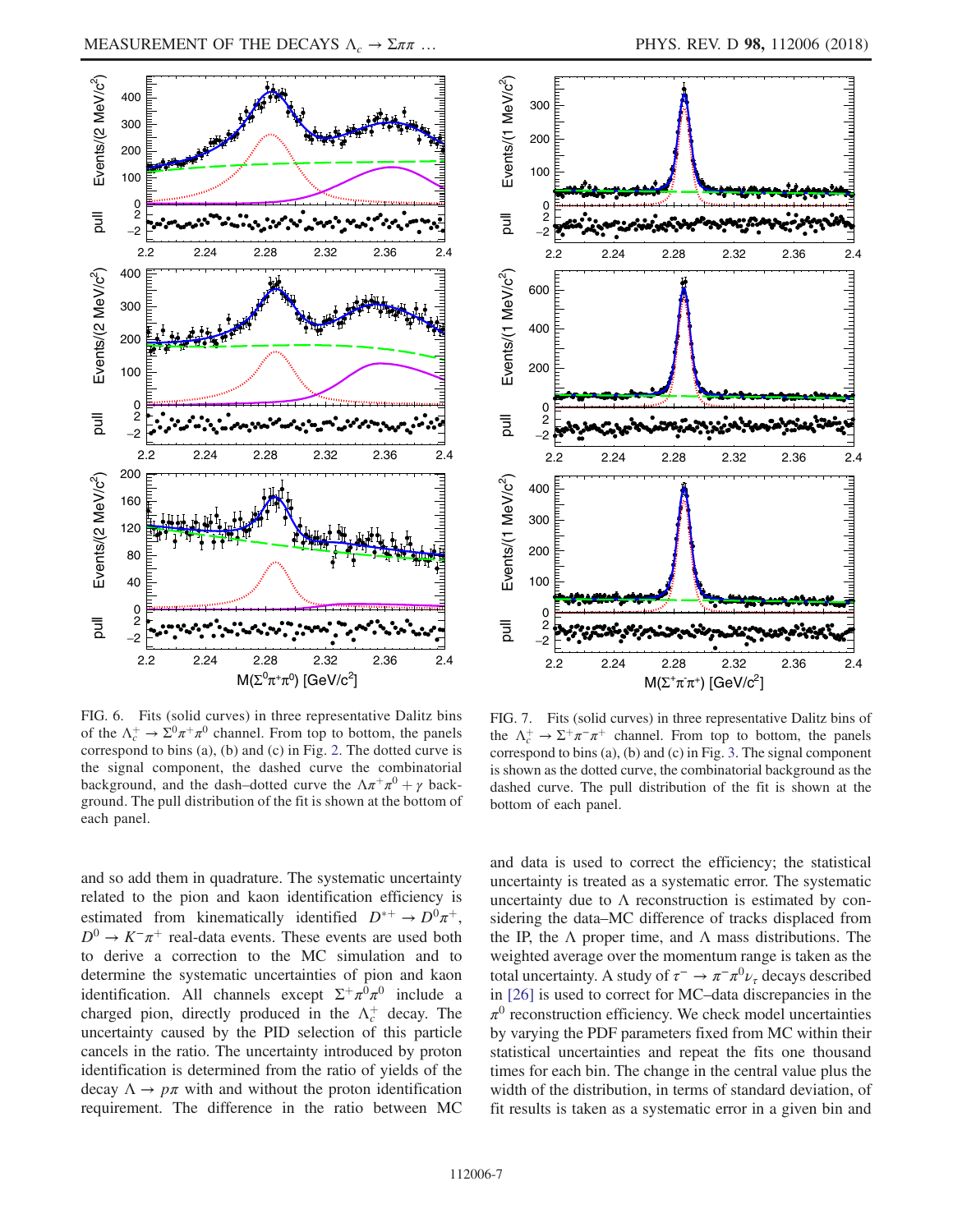<span id="page-7-0"></span>

FIG. 8. Fits (solid curves) in three representative Dalitz bins of the  $\Lambda_c^+ \to \Sigma^+ \pi^0 \pi^0$  channel. From top to bottom, the panels correspond to bins (a), (b) and (c) in Fig. [4.](#page-5-1) The signal component is shown as the dotted curve, and the combinatorial background as the dashed curve. The pull distribution of the fit is shown at the bottom of each panel.

the weighted sum is taken as the total systematic error. Furthermore, we use alternate signal PDFs as described in Table [II](#page-4-0) and alternate background PDFs whose polynomial order is increased by one. The residual Dalitz model

<span id="page-7-1"></span>TABLE III. Efficiency-corrected signal yields for the different  $\Lambda_c^+$  modes in multiples of 10<sup>3</sup>. The quoted error is the quadratic sum of the yield uncertainty from the fit in the individual Dalitz bins.

| Final state                                                                                  | $\sum_i y_i/\epsilon_i$ [×10 <sup>3</sup> ] |
|----------------------------------------------------------------------------------------------|---------------------------------------------|
| $\Sigma^+\pi^-\pi^+$<br>$\Sigma^0 \pi^+ \pi^0$<br>$pK^{-}\pi^{+}$ $\Sigma^{+}\pi^{0}\pi^{0}$ | $2687 \pm 10$<br>$2661 + 24$<br>$7249 + 9$  |
|                                                                                              | $925 + 22$                                  |

<span id="page-7-2"></span>TABLE IV. Branching-fraction values determined by this analysis. The second column gives the branching fractions of the decays  $\Lambda_c^+ \to \Sigma^+ \pi^- \pi^+$ ,  $\Lambda_c^+ \to \Sigma^0 \pi^+ \pi^0$ , and  $\Lambda_c^+ \to \Sigma^+ \pi^0 \pi^0$ relative to the branching fraction of the decay  $\Lambda_c^+ \to pK^-\pi^+$ . The third column lists the absolute branching fractions taking  $\mathcal{B}(\Lambda_c^+ \to pK^-\pi^+) = 6.35 \pm 0.33$  [\[25\].](#page-9-16) Errors are statistical, systematic, and from  $\mathcal{B}(nK\pi)$  respectively. In the final column the tematic, and from  $\mathcal{B}(pK\pi)$ , respectively. In the final column, the current world average is given.

| Final<br>state                                 | $\mathcal{B}(\Sigma \pi \pi)/\mathcal{B}(p K \pi)$ | $\mathcal{B}(\Sigma \pi \pi)$ [%]                                                                                        | $B_{WA}(\Sigma \pi \pi)$<br>$\lceil \% \rceil$ |
|------------------------------------------------|----------------------------------------------------|--------------------------------------------------------------------------------------------------------------------------|------------------------------------------------|
| $\Sigma^+\pi^-\pi^+$<br>$\Sigma^0 \pi^+ \pi^0$ |                                                    | $0.719 \pm 0.003 \pm 0.024$ 4.57 $\pm$ 0.02 $\pm$ 0.15 $\pm$ 0.24<br>$0.575 + 0.005 + 0.036$ $3.65 + 0.03 + 0.23 + 0.19$ | $4.57 + 0.29$<br>$2.3 + 0.9$                   |
| $\Sigma^+\pi^0\pi^0$                           |                                                    | $0.247 \pm 0.006 \pm 0.019$ $1.57 \pm 0.04 \pm 0.12 \pm 0.08$                                                            | $\cdots$                                       |

dependence of our fitting method is checked by repeating the fit with a four times finer binning. The difference in the yields is taken as a systematic error. Limited statistics preclude us from using a finer binning in the case of  $\Sigma^+\pi^0\pi^0$ . Here, we compare the efficiency-corrected signal yield with the fit on the unbinned sample and take the difference as a systematic error. The uncertainty due to tracking is 0.35% per charged track. We only apply this uncertainty to  $pK^-\pi^+$  in the ratio with  $\Sigma^+\pi^0\pi^0$ . In the other decay modes, the equal number of charged tracks in the measured and reference modes causes this uncertainty to cancel. For the reconstruction of the photon from the  $\Sigma^0 \rightarrow \Lambda \gamma$  decay, we apply half the uncertainty for lowmomentum (below 200 MeV/c)  $\pi^0$  reconstruction. The additional uncertainty compared to general  $\pi^0$  reconstruction is obtained from a study of  $B^0 \to D^{*-}\pi^+$  and  $B^+ \to D^{*0}\pi^+$ decays to determine the data–MC ratio in bins of pion momentum from the  $D^*$  decay. The overall systematic error is obtained by linear summation of this uncertainty and the results of the  $\tau^- \to \pi^- \pi^0 \nu_\tau$  study mentioned previously. Possible uncertainties introduced by the BDT selector are studied by loosening the selection as far as possible while

<span id="page-7-3"></span>TABLE V. Summary of the relative systematic error contributions to efficiency-corrected signal yields (in %). Only uncertainties that do not cancel in the branching-fraction ratios are given. For  $pK^-\pi^+$ , the cancellation of uncertainties with  $\Sigma^+\pi^-\pi^+$ and  $\Sigma^0 \pi^+ \pi^0$  or  $(\Sigma^+ \pi^0 \pi^0)$  is taken into account.

| Source                     |          | $\Sigma^+\pi^+\pi^-\quad \Sigma^+\pi^0\pi^0\quad \Sigma^0\pi^+\pi^0$ |      | $pK^{-}\pi^{+}$ |
|----------------------------|----------|----------------------------------------------------------------------|------|-----------------|
| $K \pi$ identification     | 1.16     |                                                                      | 1.88 | 1.18(1.64)      |
| Proton identification      | 0.42     | 0.39                                                                 | 0.39 | 0.47            |
| $\Lambda$ identification   | $\cdots$ | $\cdots$                                                             | 2.68 |                 |
| $\pi^0$ identification     | 2.44     | 6.82                                                                 | 2.27 |                 |
| PDF model                  | 0.6      | 2.18                                                                 | 3.13 | 1.04            |
| Dalitz structure           | 0.0      | 0.06                                                                 | 0.71 | 0               |
| Tracking                   | 0        | $\mathbf{0}$                                                         | 0    | 0(0.7)          |
| $\gamma$ identification    | 0        | 0                                                                    | 3.15 | 0               |
| MC statistics              | 0.1      | 0.6                                                                  | 0.3  | $\Omega$        |
| $\mathcal{B}_{\text{PDG}}$ | 0.3      | 0.3                                                                  | 0.5  | .               |
| Total                      | 2.82     | 7.20                                                                 | 5.98 | 1.65(2.13)      |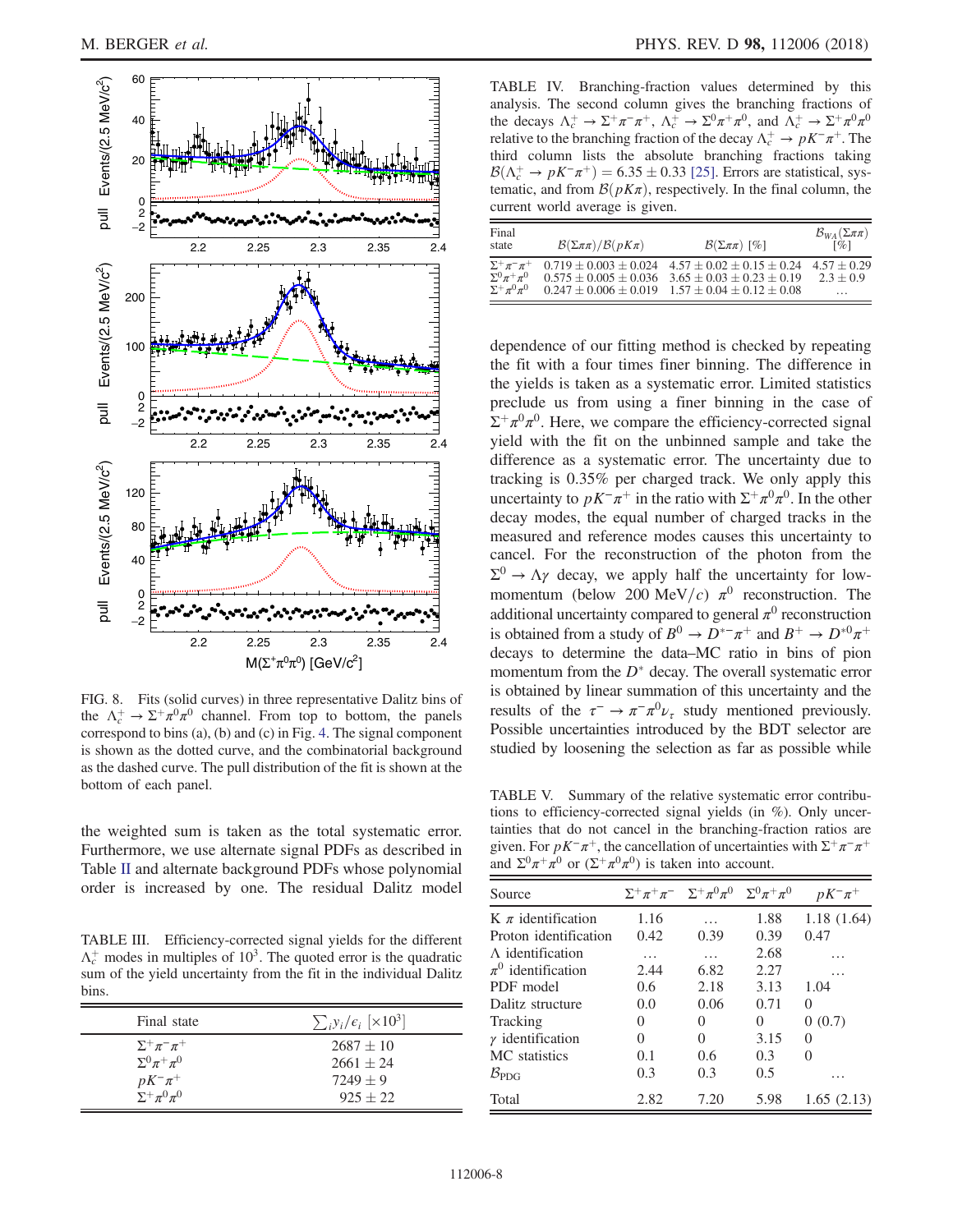maintaining a plausible fit quality. The changes in the efficiency-corrected yields are found to be consistent with zero within the statistical uncertainty.

## IV. SUMMARY

We analyze the decays  $\Lambda_c^+ \to \Sigma^+ \pi^- \pi^+$ ,  $\Lambda_c^+ \to \Sigma^0 \pi^+ \pi^0$ , and  $\Lambda_c^+ \to \Sigma^+ \pi^0 \pi^0$  using the full Belle data set at or near the  $\Upsilon(4S)$  resonance. Using a model-independent approach, we fit the signal yields in separate bins of the decay Dalitz distribution to avoid uncertainties introduced by intermediate resonances. We measure branchingfraction ratios of

$$
\frac{\mathcal{B}(\Lambda_c^+ \to \Sigma^+ \pi^- \pi^+)}{\mathcal{B}(\Lambda_c^+ \to pK^- \pi^+)} = 0.719 \pm 0.003 \pm 0.024,
$$
  

$$
\frac{\mathcal{B}(\Lambda_c^+ \to \Sigma^0 \pi^+ \pi^0)}{\mathcal{B}(\Lambda_c^+ \to pK^- \pi^+)} = 0.575 \pm 0.005 \pm 0.036,
$$
  

$$
\frac{\mathcal{B}(\Lambda_c^+ \to \Sigma^+ \pi^0 \pi^0)}{\mathcal{B}(\Lambda_c^+ \to pK^- \pi^+)} = 0.247 \pm 0.006 \pm 0.019.
$$

The first (second) quoted uncertainties are statistical (systematic). Assuming  $\mathcal{B}(\Lambda_c^+ \to pK^-\pi^+) = 6.35 \pm 0.33$ <br>[25] we obtain [\[25\]](#page-9-16), we obtain

$$
\mathcal{B}(\Lambda_c^+ \to \Sigma^+ \pi^- \pi^+) = 4.57 \pm 0.02 \pm 0.15 \pm 0.24\%,
$$
  
\n
$$
\mathcal{B}(\Lambda_c^+ \to \Sigma^0 \pi^+ \pi^0) = 3.65 \pm 0.03 \pm 0.23 \pm 0.19\%,
$$
  
\n
$$
\mathcal{B}(\Lambda_c^+ \to \Sigma^+ \pi^0 \pi^0) = 1.57 \pm 0.04 \pm 0.12 \pm 0.08\%.
$$

The third quoted uncertainties are due to  $\mathcal{B}(pK^-\pi^+)$ . The results agree with previous experimental findings [\[6,11\]](#page-8-3) where they exist. This is the first measurement of  $\Lambda_c^+ \to \Sigma^+ \pi^0 \pi^0$ . The measurement of  $\Lambda_c^+ \to \Sigma^0 \pi^+ \pi^0$  is four times more precise than the current world average.

#### ACKNOWLEDGMENTS

We thank the KEKB group for the excellent operation of the accelerator; the KEK cryogenics group for the efficient operation of the solenoid; and the KEK computer group, and the Pacific Northwest National Laboratory (PNNL) Environmental Molecular Sciences Laboratory (EMSL) computing group for strong computing support; and the National Institute of Informatics, and Science Information NETwork 5 (SINET5) for valuable network support. We acknowledge support from the Ministry of Education, Culture, Sports, Science, and Technology (MEXT) of Japan, the Japan Society for the Promotion of Science (JSPS), and the Tau-Lepton Physics Research Center of Nagoya University; the Australian Research Council including Grants No. DP180102629, No. DP170102389, No. DP170102204, No. DP150103061, No. FT130100303; Austrian Science Fund under Grant No. P 26794-N20 and Doctoral program No. W1252-N27; the National Natural Science Foundation of China under Contracts No. 11435013, No. 11475187, No. 11521505, No. 11575017, No. 11675166, No. 11705209; Key Research Program of Frontier Sciences, Chinese Academy of Sciences (CAS), Grant No. QYZDJ-SSW-SLH011; the CAS Center for Excellence in Particle Physics (CCEPP); the Shanghai Pujiang Program under Grant No. 18PJ1401000; the Ministry of Education, Youth and Sports of the Czech Republic under Contract No. LTT17020; the Carl Zeiss Foundation, the Deutsche Forschungsgemeinschaft, the Excellence Cluster Universe, and the VolkswagenStiftung; the Department of Science and Technology of India; the Istituto Nazionale di Fisica Nucleare of Italy; National Research Foundation (NRF) of Korea Grants No. 2015H1A2A1033649, No. 2016R1D1A1B01010135, No. 2016K1A3A7A09005 603, No. 2016R1D1A1B02012900, No. 2018R1A2B3003 643, No. 2018R1A6A1A06024970, No. 2018R1D1 A1B07047294; Radiation Science Research Institute, Foreign Large-size Research Facility Application Supporting project, the Global Science Experimental Data Hub Center of the Korea Institute of Science and Technology Information and KREONET/GLORIAD; the Polish Ministry of Science and Higher Education and the National Science Center; the Ministry of Science and Higher Education and Russian Science Foundation, Grant No. 18-12-00226 (Russia); the Slovenian Research Agency; Ikerbasque, Basque Foundation for Science, Spain; the Swiss National Science Foundation; the Ministry of Education and the Ministry of Science and Technology of Taiwan; and the United States Department of Energy and the National Science Foundation.

- <span id="page-8-0"></span>[1] J. L. Rosner, Phys. Rev. D **86**[, 014017 \(2012\).](https://doi.org/10.1103/PhysRevD.86.014017)
- [2] S. A. Dytman *et al.* (CLEO Collaboration), [Phys. Rev. D](https://doi.org/10.1103/PhysRevD.66.091101) 66, [091101 \(2002\).](https://doi.org/10.1103/PhysRevD.66.091101)
- <span id="page-8-1"></span>[3] P. Abreu et al. (DELPHI Collaboration), [Eur. Phys. J. C](https://doi.org/10.1007/s1005299000228) 12, [225 \(2000\);](https://doi.org/10.1007/s1005299000228) R. Barate et al. (ALEPH Collaboration), [Eur.](https://doi.org/10.1007/s100520000421) Phys. J. C 16[, 597 \(2000\).](https://doi.org/10.1007/s100520000421)
- [4] R. Aaij et al. (LHCb Collaboration), [Phys. Rev. D](https://doi.org/10.1103/PhysRevD.85.032008) 85, [032008 \(2012\).](https://doi.org/10.1103/PhysRevD.85.032008)
- <span id="page-8-2"></span>[5] A. Zupanc *et al.* (Belle Collaboration), [Phys. Rev. Lett.](https://doi.org/10.1103/PhysRevLett.113.042002) 113, [042002 \(2014\).](https://doi.org/10.1103/PhysRevLett.113.042002)
- <span id="page-8-3"></span>[6] M. Ablikim et al. (BESIII Collaboration), [Phys. Rev. Lett.](https://doi.org/10.1103/PhysRevLett.116.052001) 116[, 052001 \(2016\).](https://doi.org/10.1103/PhysRevLett.116.052001)